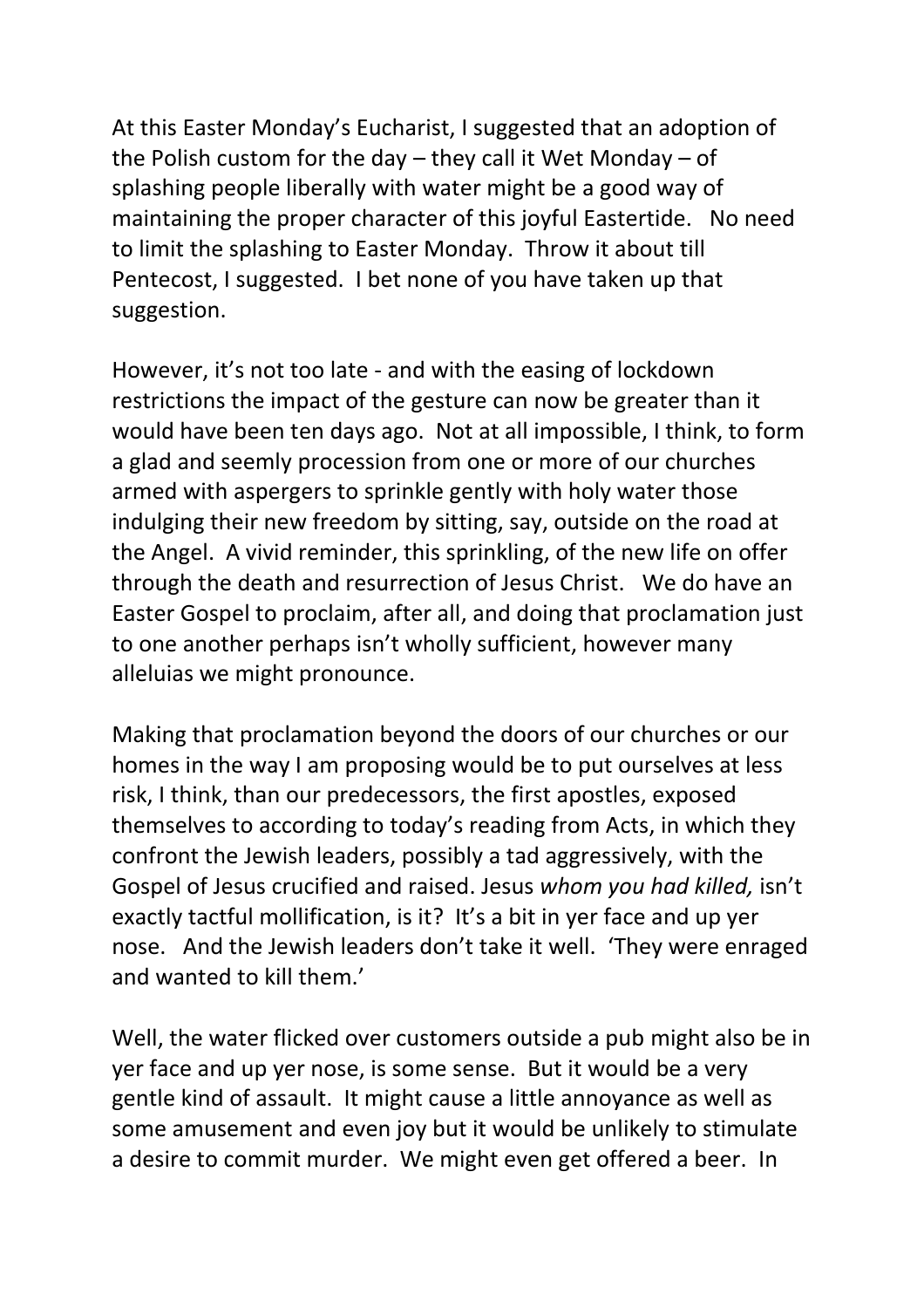any case, the stakes would be rather lower for us than for Peter and co.

On Sunday Mark talked about the appropriateness of Prince Philip's death occurring in the Easter season. Appropriate because it is the crucifixion and resurrection of Jesus that together are the foundation of Christian lives seriously and actively committed to the service of others, as was the Duke of Edinburgh's. This is the problem, I'm afraid with my daintily joyous asperging procession – it really can't be considered a walking of the way of the cross in solidarity with the Saviour who suffers for us. The apostles, in contrast, do set themselves on the way of the Cross by provoking the rage of their interlocuters.

The apostles see themselves as making a vital choice between obedience to God and obedience to human beings, or to put it another way, a way suggested by the reference to God's wrath at the end of our gospel passage, a choice between enduring the anger of human beings or that of God. 'Whoever disobeys the Son will not see life, but must endure God's wrath.'

I wonder if my imaginary procession, calibrated as it is not to offend deeply the sensibilities of sprinkled Witneyites, fails to make a decisive choice in favour of obedience to God and so would risk that terrible condition described as enduring God's wrath. I wonder whether much of what we customarily do in our Christian life fails to make a decisive and potentially costly choice for God's way but rather seeks an accommodation between obedience to God and to human beings, seeks a way to evade both the painfulness of enduring the wrath of God by obeying God up to a point *and* the painfulness of bearing the brunt of human anger by not going too far, offensively far, in obedience to the divine will. No doubt we have found ourselves cheering on the Apostles as we listened to today's reading but are we prepared to join them in their difficult defiance? Are we prepared to defy, to disengage from, to prophesy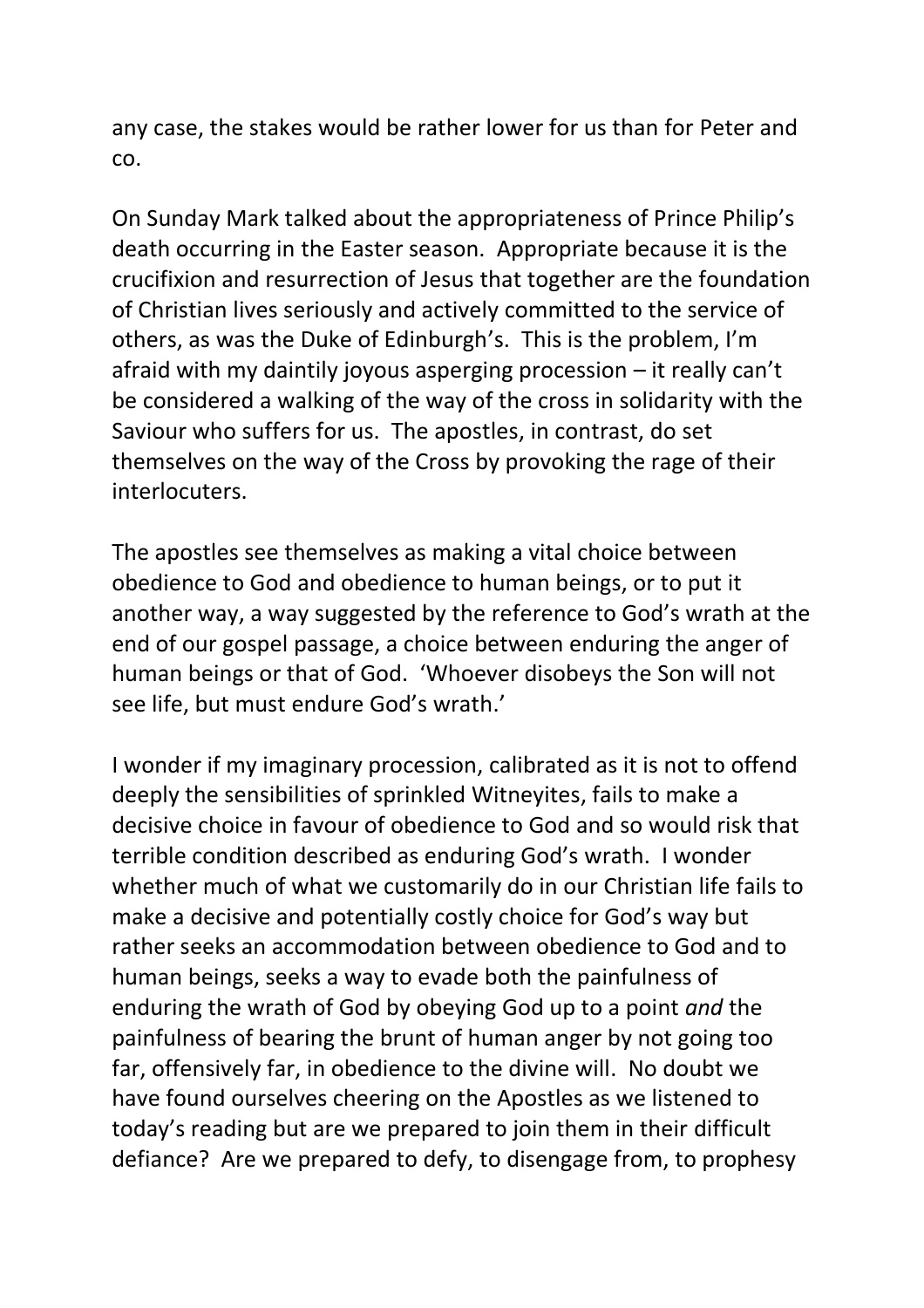against, what is normative in our society, normative but in disobedience to the will of God, or do we prefer to risk God's wrath for the sake of a superficial ease among our fellow human beings?

Today's readings foreground hostility, strife, anger and the threat of death. These emphases deliver something of a slap in the face to my facile recommendation of a pleasant way of continuing Easter joy till the end of the Easter season. My less facile recommendation now of that continuation till Pentecost - and, indeed, beyond – requires of you an embrace of the suffering entailed in any serious following of Jesus, an embrace of the denial of self, the giving of self, the sacrifice of self, an embrace of the way of the cross, an embrace of the cross. As Mark insisted on Sunday, you cannot separate the crucifixion and the resurrection; *together* they express the glory of God; *together*  they deliver God's glorious victory over sin and death. In the light of this glory we are invited to live and to live joyously. Because Easter *is* about joy, the joy latent in a suffering love, a kind of joy that is the joy of God which we are called to imitate and enact, a joy which doesn't disrespect the world's suffering but is nevertheless a proper reaction to the deepest truth about that suffering - which is that God out of his love bears it with us, transforms it for us, glorifies it for us, makes it ultimately a joy for him and for us. 'It is a joy, a bliss, an endless delight to me that ever I suffered my Passion for you and if could suffer more, I should suffer more,' says Jesus to Julian of Norwich.

Truly to embrace the cross and therefore truly to experience the joy of the resurrection perhaps requires an inspection of what we do for compromise between obedience to God and obedience to human beings, an inspection of our behaviour for accommodation to the ways of the world. We should look to the risky courage of the Apostles' witness and ask what risks we are taking for the sake of the Kingdom of God. Perhaps we shall find our obedience to God, our love of God, compromised in an unrisky and world-accommodating behaviour in respect of the great wrongs of our age, among them